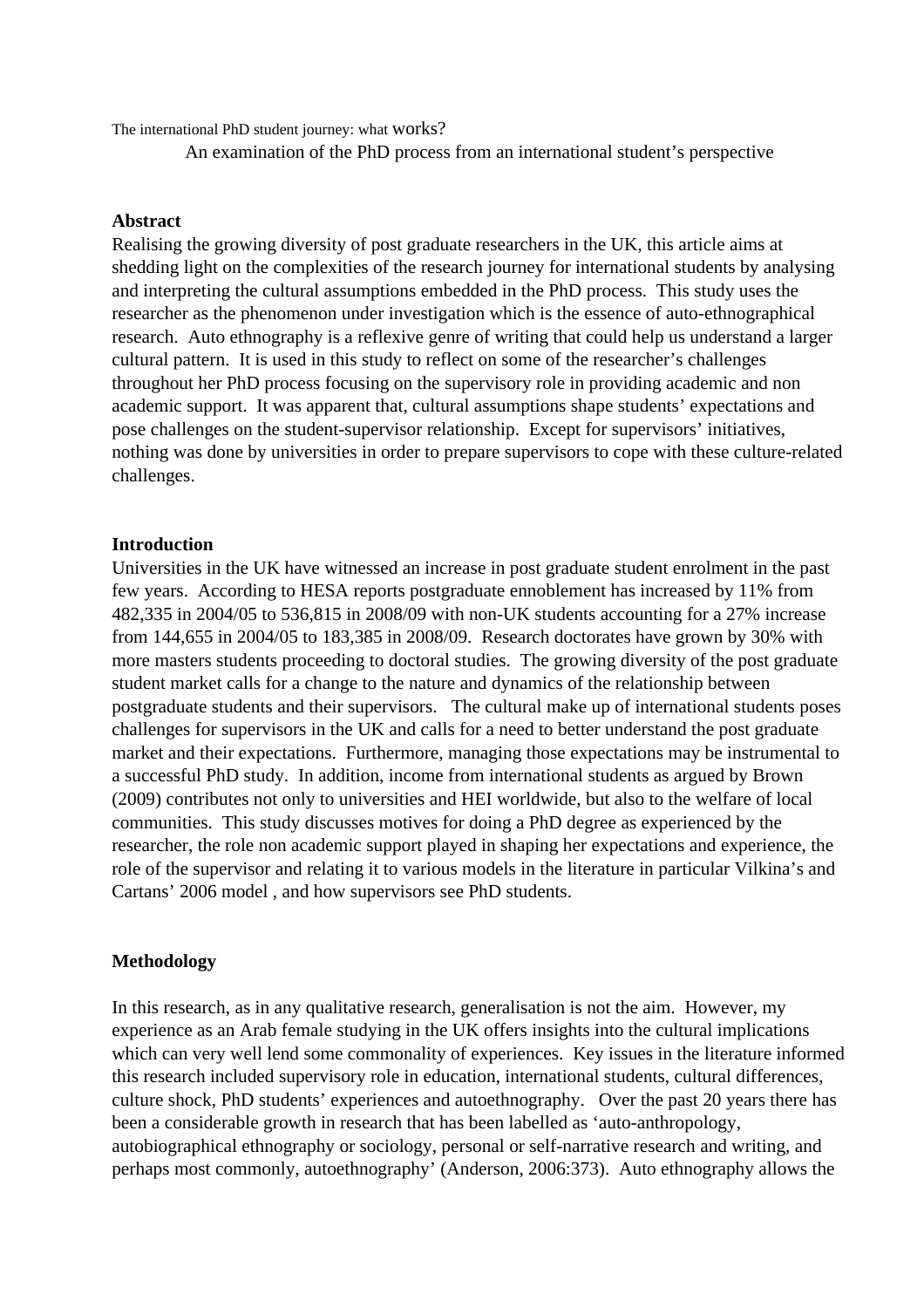researcher to be the subject under phenomenon and to use self reflexivity to make sense of large cultural patterns. As I consider myself a full member of the Arab culture, I used my experiences as an Arab female PhD student in UK universities to analyse how the unspoken cultural assumptions shape the PhD process and affect the role of the supervisor. I reflected back to the years of my study and read into the meanings of my actions and tried to interpret the relevant consequences. I also explored the self motives and drivers that influenced or pushed me through the process. It was interesting to investigate the various roles of my supervisors and how these roles were perceived in my own culture and how this influenced the outcome of my study.

# **Motives for doing a PhD**

A number of motives for undertaking a PhD study were identified by Gatrell, 2000; Crawford, 2003; and UK GRAD, 2004 as vehicles for enhanced career and credibility, affirmation and transformation, pursuing powerful subjects and intellectual achievement. Furthermore, Young (2009) added personal insecurities to the list of influential motives for doing a doctorate degree. In my case, doing a PhD was an inevitable process in following my career path as an academic by gaining specialisation in a relevant topic of my interest. Having graduated with distinction I was appointed as a research demonstrator by my university and eventually received a PhD scholarship to study in a UK university. This has been the natural path for academics in my country.

Receiving a PhD scholarship comes with many conditions. Some of these have to do with governmental expectations and others with familial expectations. The scholarship recipient starts their journey with the understanding that there is no room for failure. After 4 years they must return home with the award. They have to sign a contract to this effect taking full responsibility of returning the money in case of failing to achieve the desired outcome. My mother who acted as my guarantor signed the documents along with me taking part of the responsibility. It becomes a family affair and turns into a cloud hanging over our heads for a number of years. This is and not to mention the shame and disgrace that I would cause my family had I not got my PhD. The whole process becomes inspired by fear of not achieving the desired outcome. Taking all this into consideration, I went into the process feeling that it was less about academic achievement and more about surviving the coming years and returning home with the award. So it became a real life or death situation. This is how many international students with government funded scholarship start their journey.

In preparation for my move to the UK and the start of a PhD programme, it was apparent to me that the quality of education and resources that were available to me in my home country were not equivalent to those available to a UK home student. For example, the lack of a proper library, the lack of a good research method course, etc. put me at a disadvantage. This is to say that the process of doing a PhD in the UK was different from what we had back home and I did not receive any relevant preparation for it. These factors have added to my personal anxieties and doubled my fear of the unknown. In addition, I was not assigned a supervisor to contact and discuss ideas for my proposal prior to my arrival. However, I was hungry for knowledge and determined to learn about life as well as education in the UK.

For an international PhD student especially, from a less developed part of the world, being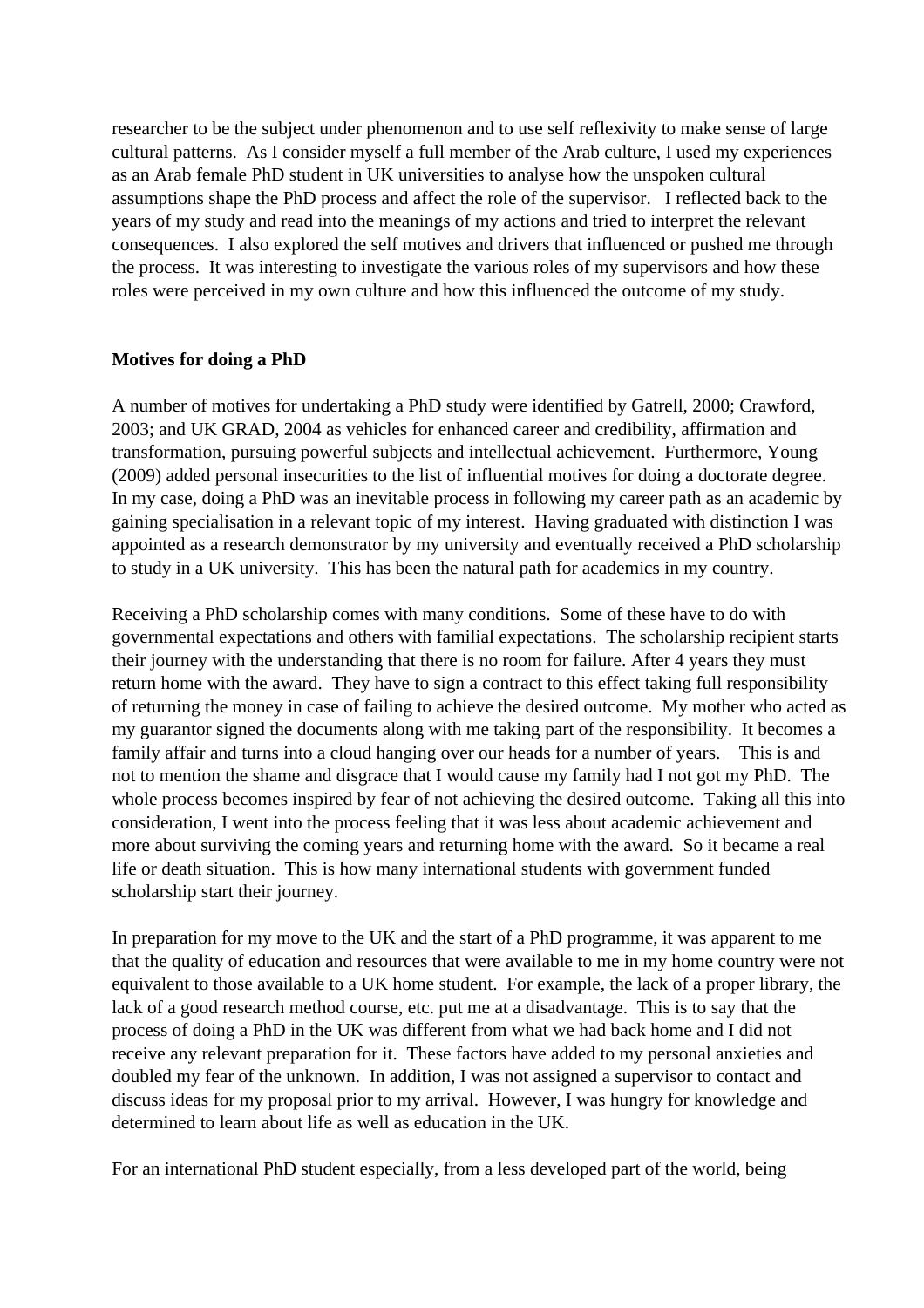accepted in a UK university is an exciting matter. It is a chance to discover the Western world and live by its rules. It is also a pursuit of freedom and independence. All these factors can prove to be significant distractions to the international PhD student. The emotional change the student goes through as a result can not be underestimated. This change, particularly in the early months, where the student is expected to sort out their university life as well as personal life, can be demanding and can lead to disorientation. This is where non academic support, offered particularly to international students, could be vital.

#### **Non academic support**

Overcoming the initial shock of walking around in snow, I was faced with the fact that there were no more available rooms to rent in the university's halls of residence. As an alternative, I was offered a list of host families and private landlords by the university accommodation centre. They offered no advice about the proximity or safety of areas. I felt lost for a while and the fact that I had no one to turn to contributed to my anxiety and filled me with doubt about the whole PhD process. I ended up renting a room with a family which turned out to be a disaster and left in the first week, losing my deposit and a week's rent. I felt disappointed at how passive the university's role was in the much needed help at the start of the process. In my experience I found that the initial non academic support such as help with finding accommodation, help in city orientating and offering financial and other living advice was instrumental in the successful transition to a foreign country and the start of a post graduate program.

Furthermore, the university was undetermined on assigning me a supervisor prior to my arrival which added to my anxiety. Even though I realised that a supervisor at that time was not expected to provide non academic support, having a supervisor to talk to about my academic plans or the lack of them would have been assuring and would have definitely eased my anxiety. The international student is faced with common problems that are discussed in the literature (Chursh 1982; Sandhu and Asrabadi 1994; Mori 2002; Lee et al. 2004; Evans 2006; Russel et al. 2009). These relate to home sickness and loneliness, disconnection with host nationals due to differences in cultures and perceived discrimination, detachment of home support systems, dealing with a foreign language on a full time basis, unfamiliar understanding and strategies of the academic procedures as well as unrealistic family expectations. Furthermore, Brown (2009) found that the initial stage of the academic sojourn is a highly stressful period for international students due to the previously mentioned factors. It's evident that non academic related problems contribute largely to the international students' stress and anxiety especially in the early days of their PhD journey. It's important that supervisors of international students are some how familiar with the challenges faced by the students at this early stage and try to get involved with providing some useful links or contacts or listen, appreciate and empathise to say the least.

**The role of the supervisor**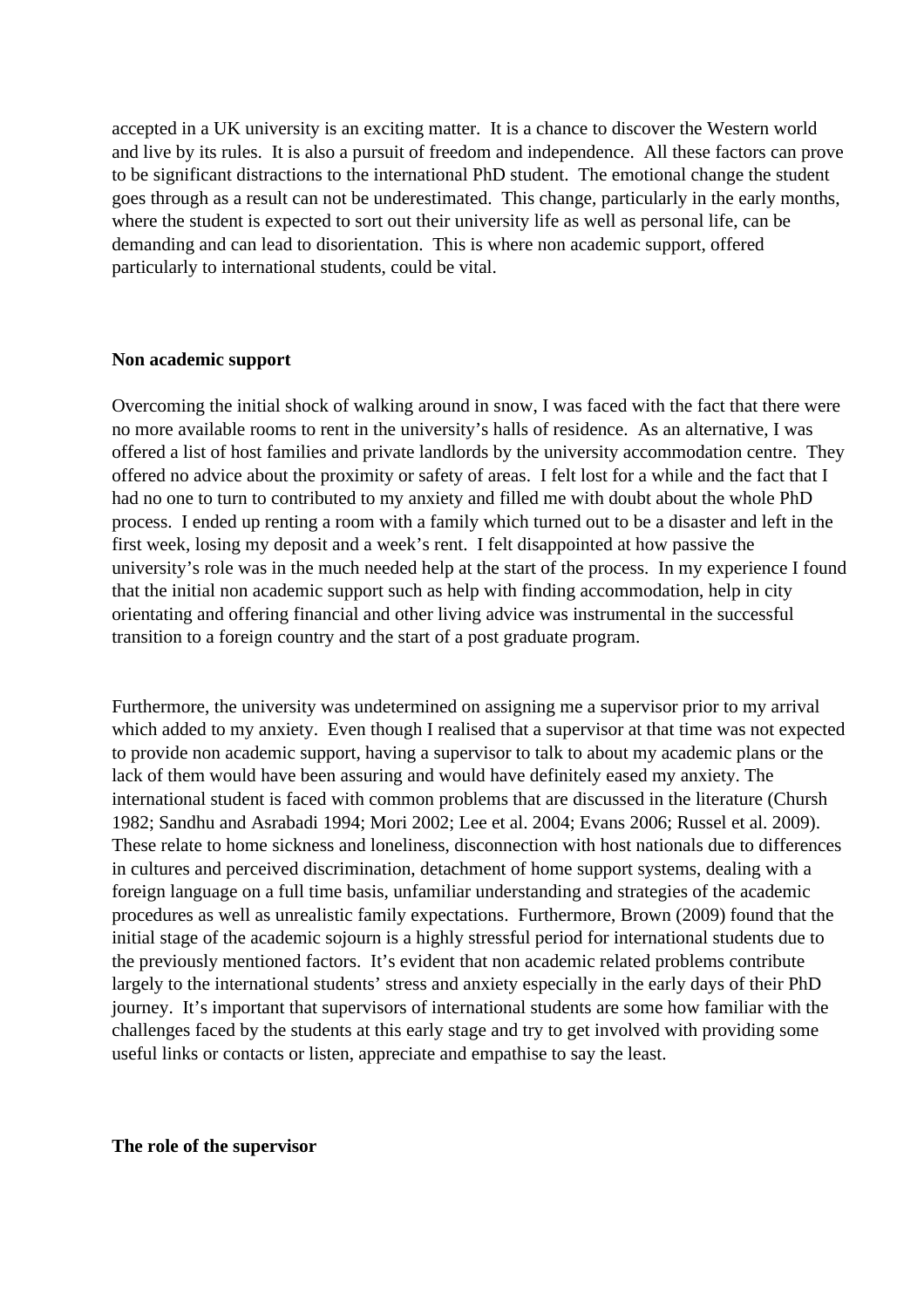Institutions in the UK now have eligibility criteria for PhD supervision. A Post Graduate Certificate is offered in universities to help existing and potential supervisors develop a systematic approach to supervision and gain insight into the supervisory role. However, little is offered in the way of preparing supervisors to deal with challenges posed by differences in culture which may affect the effectiveness of supervision. Furthermore, 'few institutions seem to have any explicit list of the knowledge and skills which define effectiveness in supervision' (Taylor, 2006:2).

The role of the supervisor in a PhD study is crucial to its success and instrumental in achieving the desired outcome for both the student and the institution. Hence it is of great concern to decision makers in universities (Vilkinas, 2008). Beasley (1999) and Vilkinas (2005,2008) stated that among the elements that influence the supervisor's performance lie their research knowledge and their ability to manage the relationship with their post graduate students using good interpersonal and mentoring skills. Similarly, Taylor (2006) sees the supervisor as someone who is qualified in their research area as well as knowledgeable of their institutions governing rules and regulations for research degrees. Furthermore, supervisor roles extend to encouraging supportive relationships among the postgraduate students themselves (Latona and Browne 2001). Reflecting back on my own personal experience, I was negatively affected by not having a supervisor assigned to me in my early weeks of my PhD program. The fact that I went back and forth between two different potential supervisors with two different areas of research rendered me confused and undetermined. As a result, I did not find developing relationships with my colleagues a priority. No effort was extended by my yet unknown supervisor to encourage such endeavour. However, I was simply introduced to my fellow students by the director of research at the university as part of showing me to my new desk.

The role of the supervisor as discussed by Vilkinas (2002, 2005) comprise a number of skills related to knowledge and process management, however, the lack of conceptual framework of the supervision process, specific to research students, results in lack of understanding of what the role of the supervisor entails (Pearson et al. 2004). Models of supervision existed in the area of medical and clinical supervision. Examples of these include Hogan (1964), Ellis & Dell (1986), and Stoltenberg (1981). Those models were characterised by complexity and some of them contained specialised terms that required definitions. Further more, as argued by Gurr (2001) these models 'strived to achieve a complete description of the supervisory relationship rather than any attempt at elegant, or even utilitarian , simpilicity' (p.83).

A 'continuum model' developed by Anderson (1988) allowed for the examination of philosophies of both the supervisor and the student about supervision, discuss their behaviour and propose appropriate changes. While this model embraces an interactive approach where both parties are encouraged to identify their roles and expectations and modify them accordingly, it was designed to be used for practical clinical sittings hence the practice of a supervisor may be adapted by students which is not necessarily applicable in other disciplines. More critique of the 'continuum model' can be found in Gurr (2001).

Vilkinas (2005) suggest a two dimension management model that was developed by Vilkinas and Cartan (2001) proposing a people-task focus and an external-internal focus. The ICVF (integrated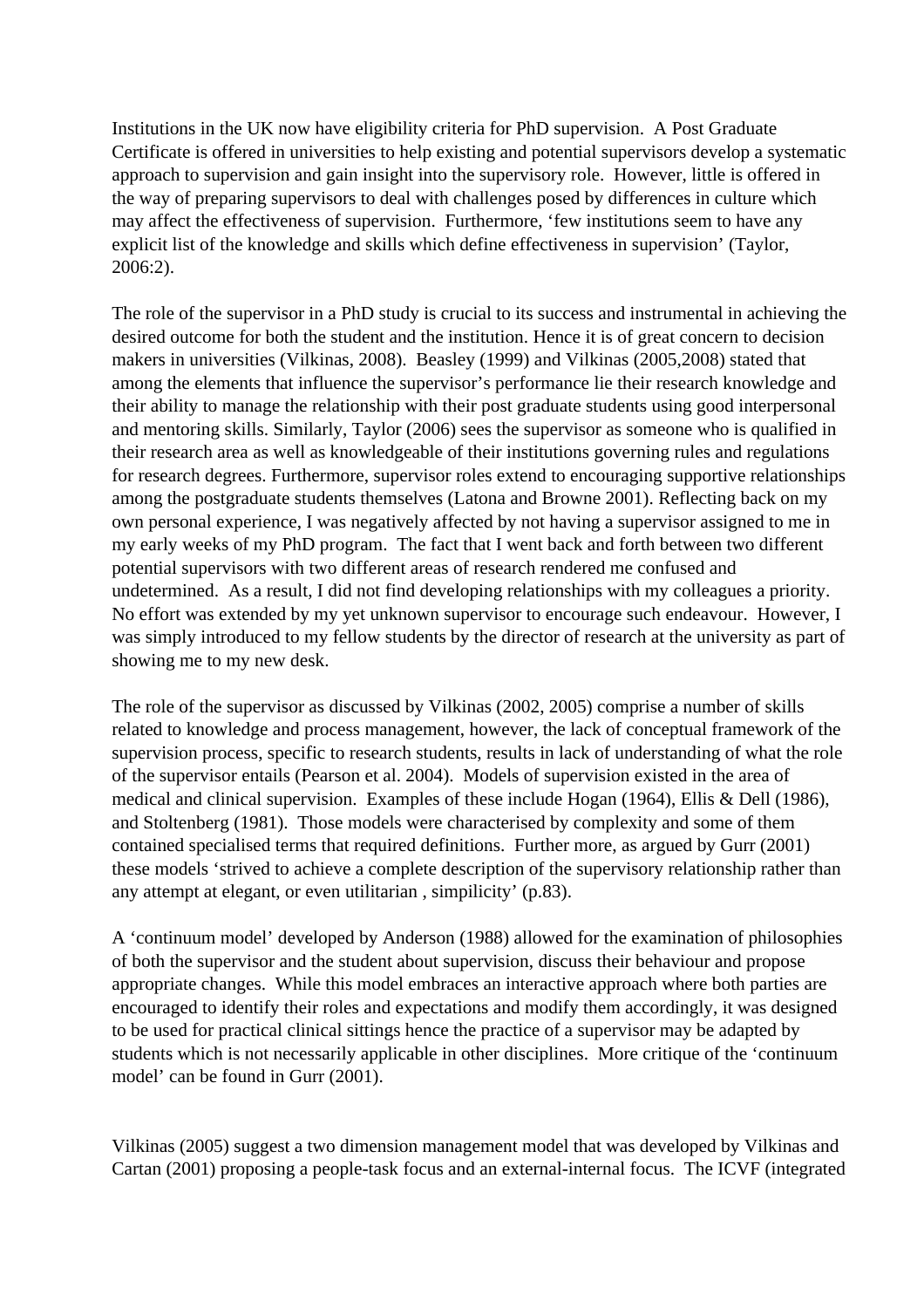competing values framework) model also categorises the role of the leader as being Developer, Deliverer, Monitor, Broker, and Innovator with a central role that of an Integrator. Vilkinas and Cartan (2001, 2006) emphasised that the five operational roles contained in the model are paradoxical in nature. For example, a supervisor needs to care for the students while fulfilling their demanding role of them. Integrating those paradoxical roles and not being disabled by the role's of contradicting demands is an effective way of supervising (Robertson, 2005). While the model offers a good range of qualities essential in a supervisory role. It is not clear how the dimensions or qualities mentioned relate to one another. It can be argued that, from a practicality perspective some of these roles can be integrated or overlapped in the process. There is a danger of looking at this model from an abstract point of view and trying to apply only one or even all of these dimensions/qualities combined without considering the individual case of supervision. Furthermore, the model is borrowed from a management context that focuses on the leadership role. It is debatable whether this role could be best suited to the supervisor or the student themselves. Phillips (1992) argued that supervision aims at teaching the students to be their own supervisors. In my case I had to take the role of both the developer and innovator. Developing my knowledge and developing my self by achieving a degree of autonomy as quickly as possible was a survival technique. Creating a research idea that has not been done before and being innovative is an expected endeavour by any PhD student. When I was finally assigned a supervisor my role extended to include a deliverer.

My supervisor whom I greatly admired for his extensive knowledge of the subject as well as the industry was not given enough resources i.e. time to closely monitor my progress. He only met me when I requested a meeting. Having offered no or very little guidance in the early months, I was not encouraged to request meetings. I spent the first year and half of my PhD program reading around a couple of areas of interest and not being able to decide on the topic. According to (Manathunga 2005) I expressed early signs of warning which were identified in her study as four key areas of behaviour associated with early warning signs. Theses related to the frequent change of the research topic, avoiding communication with supervisors, avoiding others and not submitting work for review. On the personal side, I was very lonely and depressed. As Russell et al (2009) asserts, psychological correlates such as depression, helplessness, anxiety, paranoid feelings and irritability are often resulted from the stress faced by international students. Furthermore, Mori (2000) and Thomas and Althen (1989) claim that international students suffer from more severe adjustment problems than their domestic counterparts. My fellow students, who were all international students, were at various stages of progress with only one student in his first year. This made it difficult to form a community and share our experiences as each one was keen felt distant from the others. However, we occasionally talked about our frustration with the program and the lack of guidance and directions. We often felt that we were not valued by the department and that the research culture was a 'culture of disinterest' as coined in Manathunga's study ( 2005:231). Approaching the half way mark in my PhD funding time, I realised that I was not getting appropriate support neither academic nor non academic so I decided to change universities.

#### **A new beginning**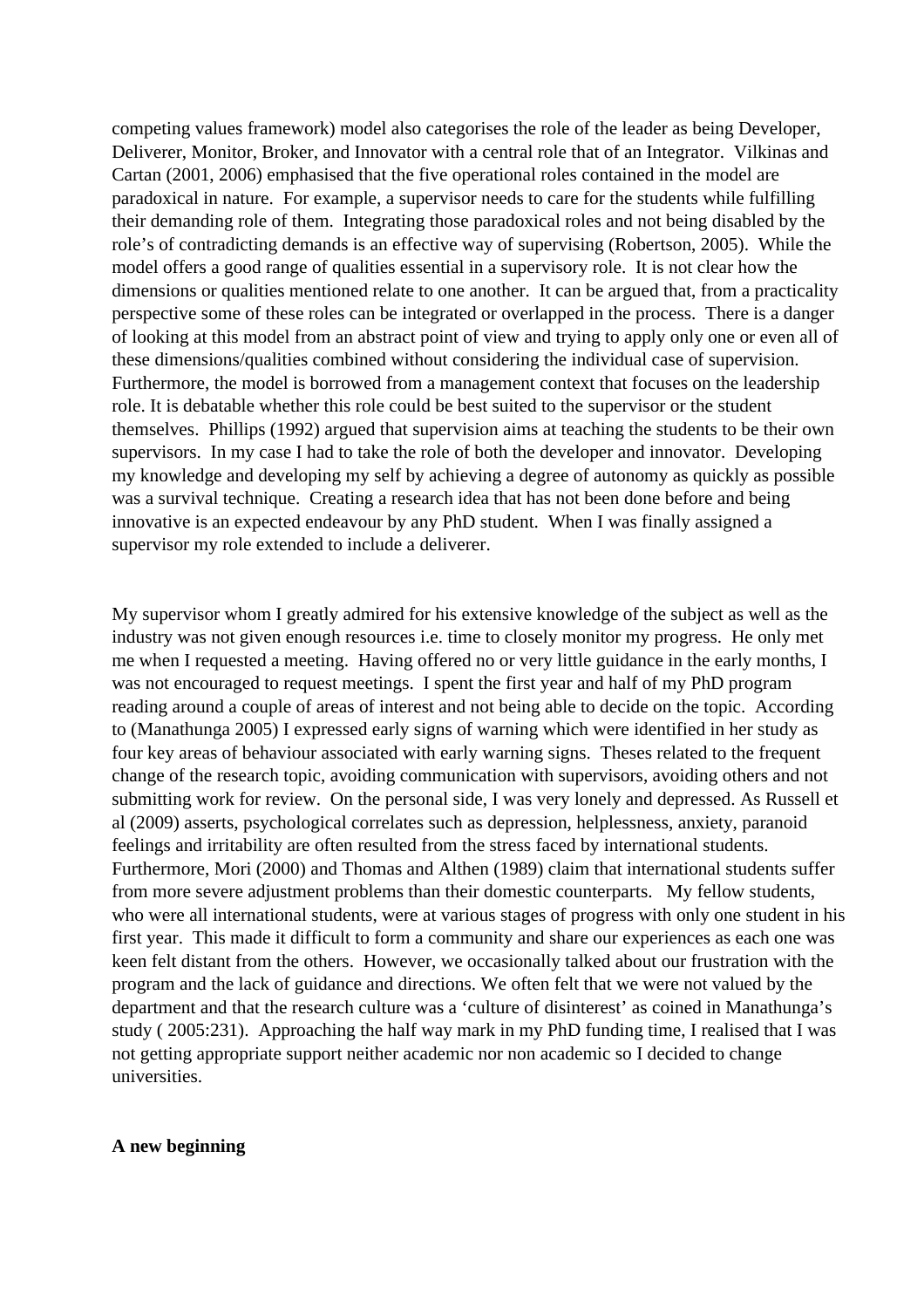In my new university I encountered a whole different experience in my PhD program. My two new supervisors, who interviewed me before I was invited to join the program, set their expectations at an early stage. They took the role of the monitor and developer according to Vilkina and Cartan (2006) previously mentioned model. They scheduled weekly appointments for the first three months to monitor my initial effort in developing my knowledge of the subject. Furthermore, they have participated in our long discussions critically analysing and critiquing the material I brought to our weekly meetings. I suddenly found myself in a mutually productive environment which was rewarding. As developers, they developed an understanding of my research capability and involved me in consumer research projects conducted by hospitality companies. They also assigned me a part-time teaching role in the Masters' program. In addition, my supervisors also took the role of a broker as they have built and maintained networks with hospitality companies and later with external supervisor and examiners.

Even though, my supervisory team did not adopt all the roles developed in Vilkina's and Cartans' 2006 model, they worked very well together and managed the relationship with me and all the other stakeholders in a harmonious way. They succeeded at devising their own system that proved effective in my case. However, as an international student, a great deal of my time and energy was spent on learning about the new research and life culture in my new environment. I had to fully adapt to it through trial and error. My culture was not integrated at any level and my supervisors had limited or no idea about my background as it relates to work ethics, learning procedures, processing information, religious observance, perception of time and all the other culture related elements. Ward et al. (2001) sees that the cultural distance or degree of difference between the student's culture of origin and that of the host culture as an important element challenging adaptation.

## **How supervisors look at PhD students**

There is a view that a PhD student is considered to be a colleague to her/his supervisor (Vilkinas, 2008). This view results from the fact that many PhD students are given part-time teaching jobs by UK universities. They are also expected to publish in their chosen area of research with their supervisors. This can lead to a more empowering and a less authoritative role of supervision which in turn affects the experience of international students. Looking at a PhD student as a colleague, although opens up a door of opportunities, poses more responsibilities for the international student that they may not be ready for due to cultural differences. Assigning teaching roles could be intimidating for an international student in a foreign environment, a brief training to explain what is involved along with familiarising them with the teaching culture may ease up the process. Furthermore, as an International student from the Middle East, I was taught to listen, obey and follow closely instructions from my supervisor. Furthermore, having been brought up in a male dominated Arab culture, I was always instructed not to argue. This has affected my ability to think independently and critically. Independent thinking and critical judgement are without a doubt two crucial prerequisite for an academic degree. This experience finds echo in many international female students' situations. According to a report by the Higher Education Policy Institute and The British Library (2010), females represented 55% of first year postgraduate students in 2007/08 in the UK compared to 59% at undergraduate level. 44% were amongst the international student cohort. The fact that women outnumber men in taught doctorate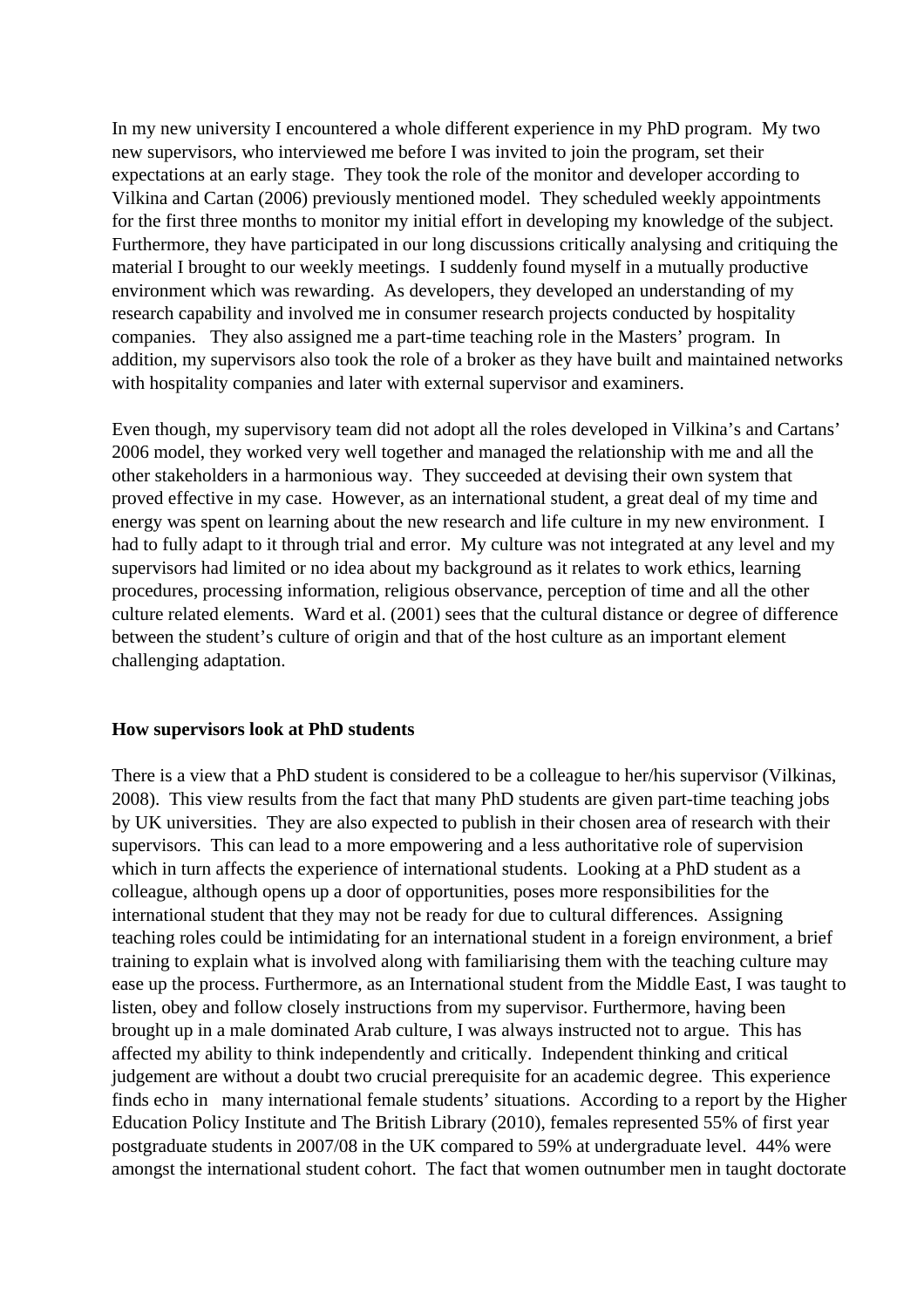programs (75 female/ 25 male) accompanied by the significant number of international postgraduate students calls for the need for a better understanding of these students' expectations and approaches to study. Letting the increasing gender differential go unnoticed may result in problems with completions. Gender was among a number of factors examined by researchers to improve completion rates (Vilkinas, 2008; Bourke et al. 2004; Gasson and Reyes 2004; Seagram et al. 1998; Wright and Cochrane 2002) and a link was found between gender and successful completion. Managing the cultural differences and giving more time and support at the early stages of an international PhD students' journey as well as providing proper orientation to the new research culture, could eliminate a lot of problems later on in the process.

# **The relationship between a supervisor and a PhD student**

The relationship between a supervisor and a research student is a complex one. It was described by Grant (1999) as 'walking on a rackety bridge'. This metaphor assumes the instability of the process and prepares both parties to be ready as well as flexible to any sudden alteration of course. Studies on student experience found that 25% of students were either dissatisfied or very dissatisfied with their experiences, with third of the group relating their dissatisfaction to the relationship with their supervisors (Powles, 1989). Even though this is an old Australia- based study, it found its echo in later work by Phillips and Pugh (1994) who related this phenomenon to communication breakdown. The PhD process is a lonely and hard journey to take and it is easy for students to fall into the potential cycle of non communication coined by the phrase 'culture of avoidance' by Manathuga (2005: 223).

One of the positive experiences I have encountered with my PhD study was working with my principle supervisor. My principal supervisor had a people's focus according to Vilkina and Cartan 2006 model. He dedicated some time every week to play badminton with his PhD students. His personal qualities were highly appreciated among international students. Being approachable, my supervisor helped me gain confidence in my studies and my approach to learning. Our working relationship was informal but effective. Knowing my supervisor on a personal level during a lunch or a game of badminton impacted positively on our communication and the flow of the whole process.

The role taken by my supervisor was instrumental in achieving my PhD result. His personal approach made it possible for him to detect any warning signs or difficulties with our PhD student group. He paid attention to our professional as well as personal development. As an experienced supervisor, he had the ability to offer varying levels of supervision and guidance at different stages depending on the students' individual needs. This helped build our confidence and kept us motivated. This approach resembled the experienced supervision strategies discussed by Manathunga (2005). Manathuga (2005) reported the findings from a focus group study aimed to investigate supervisors' strategies at detecting and dealing with warning signs. The study collected data from focus group interview with award winning supervisors and 32 students in addition to some students union's postgraduate organiser and three personnel form student support services. Supervisors chosen represented a cross-section of discipline including, humanities, social science, engineering, etc. and an equal representation of gender. The study identified areas for early warning signs and reasons for students not discussing difficulties with supervisors. It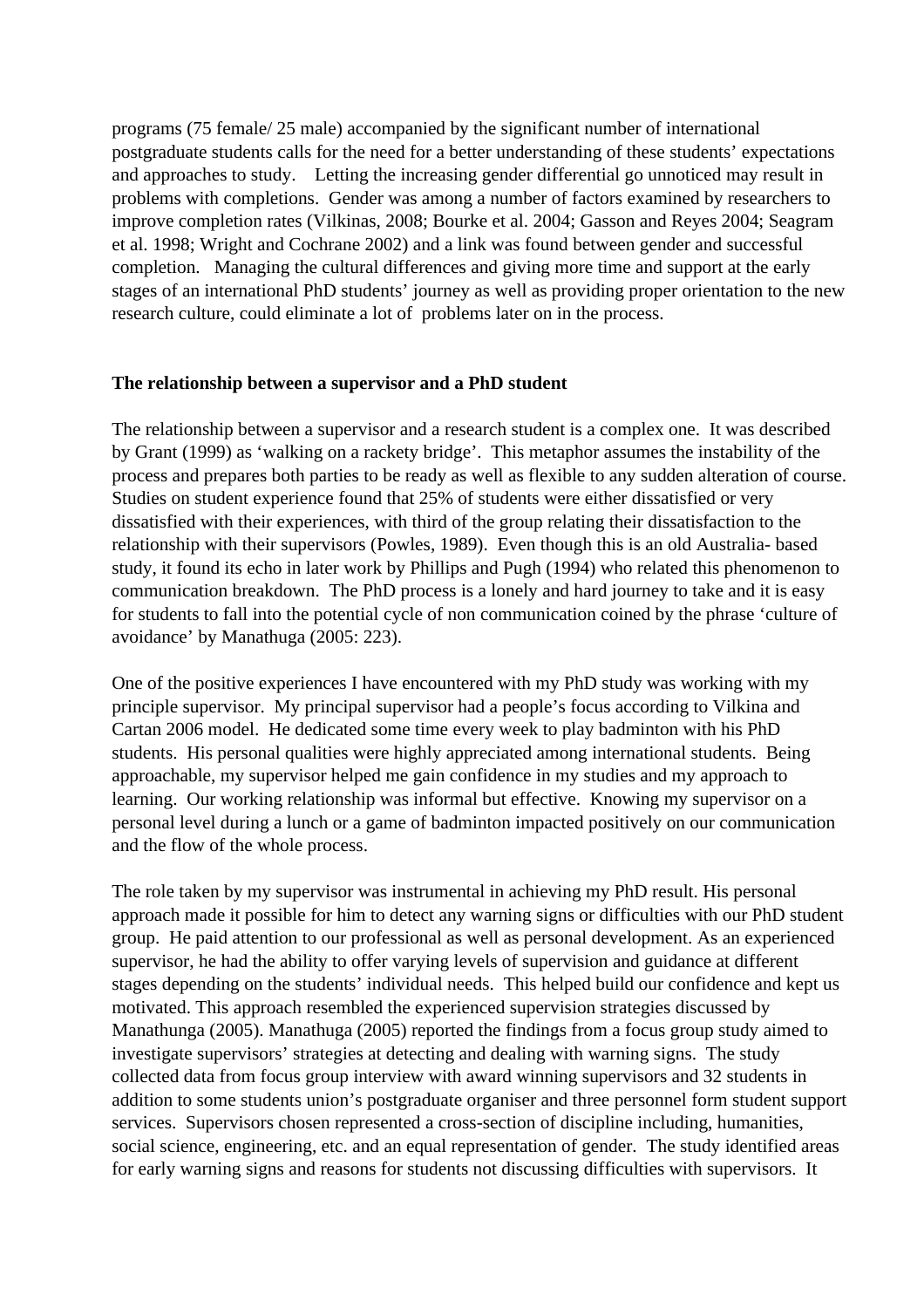also proposed explicit pedagogical strategies to be adopted by supervisors to support students' learning. Building students' confidence proved to be a fundamental teaching and learning strategy.

# Conclusions

The first year or the early stages of the PhD program particularly for international students represents a critical transitional period during which students need individualised support from universities and supervisors. International students in particular face a number of unique challenges which were identified in the literature. These challenges relate to culture differences, stereotypes and perceived discrimination, lack of tolerance of ambiguity, language, climate, homesickness, accessing the research culture, and differences in work ethics and study approaches. Furthermore, expectations of the international students' governments and families act like a heavy weight on their shoulders to carry through the whole process. Non academic support proved important in the early stages, in particular, and throughout the PhD programme. Universities have systems in place to help structure the supervision programme for post graduate students. These systems include Post Graduate Certificate courses for potential and existing supervisors. However, no consideration has been given to cultural challenges in the PGcert course that could help supervisors understand the influence of cultural background on the international student's journey and prepare them to deal with those challenges. It is apparent that the adjustment of the international student to their new environment is not an easy task. With all the previous issues involved, they are in a dire need for individualised support. This support should be based on a true understanding of the different frames of reference and cultural issues these students bring with them. Looking at these differences as opportunities and not problems will help build their confidence and ease them into the process. Supervisor training courses or certificate programmes need to include a number of sessions or workshops to create awareness of international students' challenges and provide solutions. These sessions should benefit from finding from previous studies conducted on international students such as the one from Nottingham University by Evans (2006) and the ones from Australian universities by Manathuga, (2005) and Russell et al. (2009). Collaborating with senior international post graduate students and allowing them to share their experiences is also another way to create awareness, understanding the 'other' and help tolerate ambiguity.

 The role of the supervisor is instrumental to the success and completion of the study. Expert knowledge and ability to manage the relationship with supervisees seemed to be the perquisite elements for a PhD supervisor. This is along with knowledge about the institution regulatory system for research degrees and any other required certificates. However, it is apparent from this study that supervisors are left to initiate and device their own system for dealing with the increasing number of international PhD students. The internationalisation of higher education in the UK calls for a significant change in the way PhD students are supervised. Providing customised support to these students will help supervisors to detect difficulties along the way and be ready to offer appropriate guidance which will positively impact on completion rates.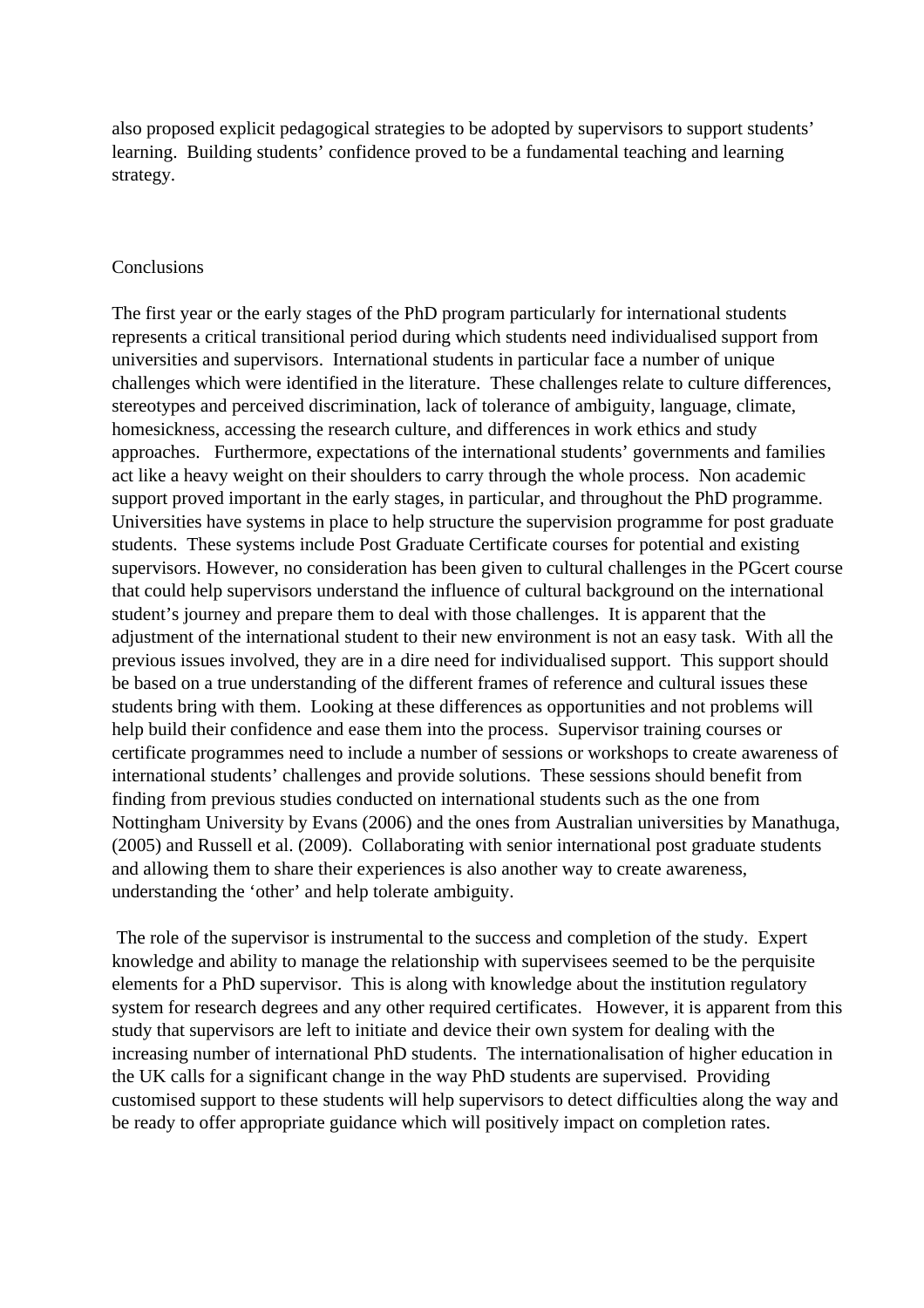References:

Anderson, J. (1988). *The supervisory process in speech language pathology and audiology*. Boston: College Hill Press and Little Brown.

Anderson, L. (2006). Analytic Autoethnography, *Journal of contemporary Ethnography*, 35(4), pp. 373-395.

Beasley, N. (1999). Staff development to support research supervision. In G. Wisker & N. Sutcliffe (Eds.), *Good practice in postgraduate supervision* (pp. 129-138). Birmingham, UK: Staff and Educational Development Association.

Brown, L., 2009. An Ethnographic Study of the Friendship Patterns of International Students in England: an Attempt to Recreate Home through Conational Interaction. *International Journal of Educational Research*, 48 (3), pp. 184-193.

Bourke, S., Holbrook, A., Lovat, T., & Dally, K. (2004). *Characteristics, degree completion times and thesis quality of Australian PhD. Candidates*. Paper presented at the Quality in Postgraduate Research Conference: Re-imagining research Education, Adelaide, South Australia.

Church, A. T. (1982). Sojourner adjustment. *Psychological bulletin*, 91(3), 540-572.

Crawford, L. (2003). PhD Journey: Some shared Experiences, Paper presented at Communities of Learning: Communities of Practice 43rd annual National conference of Adult Learning Australia, University of Technology Sydney, 27-30 November. http://www.ala.asn.au/conf/2003/crawford2.pdf [accessed 23 February 2011].

Ellis, M., & Dell, D. (1986). Dimensionality of supervisor roles: Supervisors' perceptions of supervision. *Journal of Counselling Psychology*, 33, 282-291.

Evans, C. (2006). The experience of international doctoral education in nursing: An exploratory survey of staff and international nursing students in a British university, *Nurse Education Today*, 27, 449-505.

Gasson, S. and Reyes, L. (2004). *PhD. Completion within four years*. Paper presented at the Quality in Postgraduate Research Conference: Re-imagining research Education, Adelaide, South Australia.

Gatrell, C. (2000). Mission Impossible: doing a part-time Ph.D. (or getting 200% out of 20%) – Is it Really Worth it? In Greenwood, N. (ed), How I Got my Postgraduate Degree Part-time, *Guardian Newspapers? Lancaster University Independent Studies Series*, pp. 85-95.

Grant, B. (1999). *Walking on a rackety bridge: mapping supervision*. Paper presented at the HERDSA Annual International Conference, Melbourne.

Gurr, G. (2001). Negotiating the "rackety bridge"-A dynamic model for aligning supervisory style with research student development, *Higher Education Research and Development* , 20, 81-92.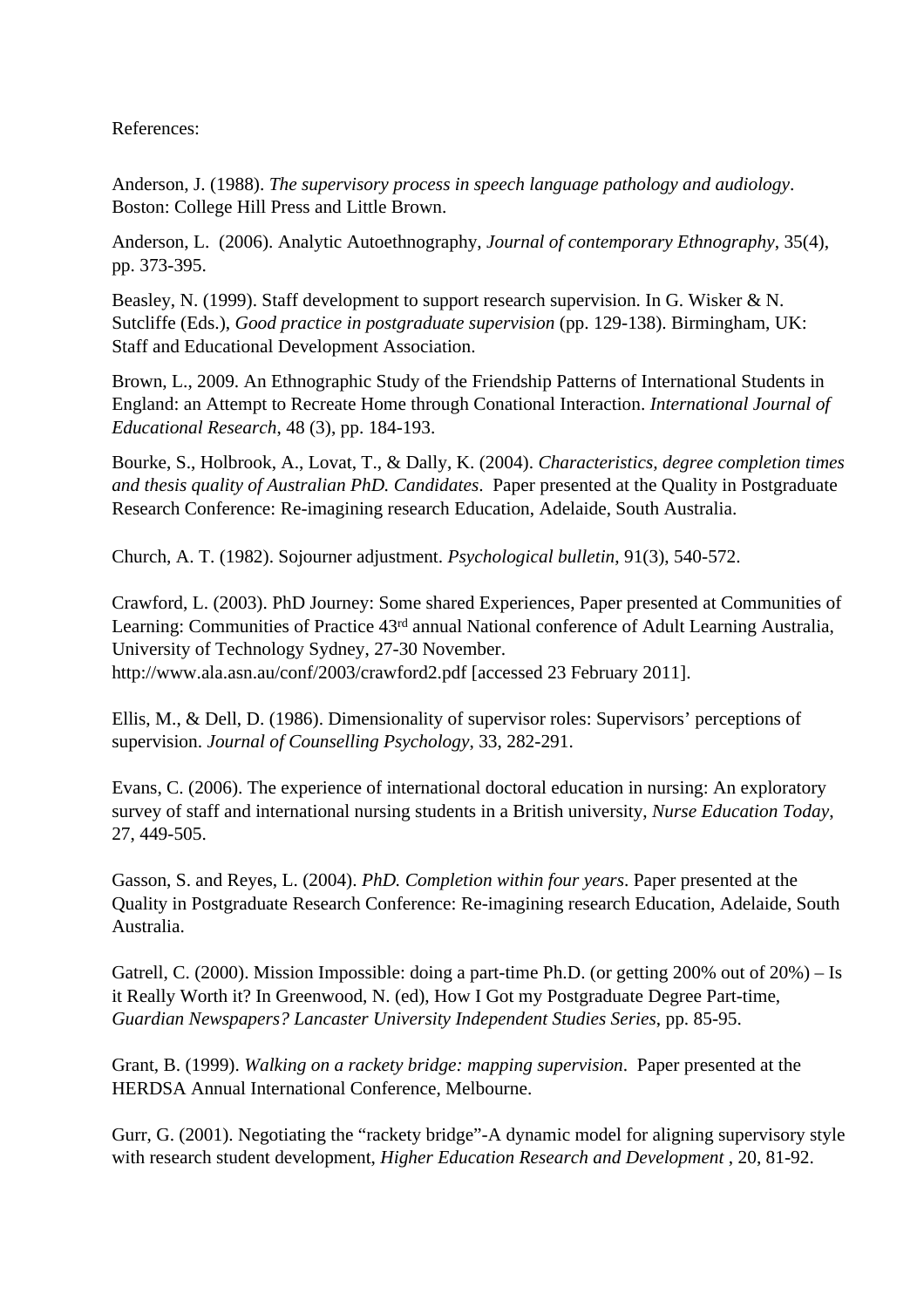Higher Education Policy Institute and the British Library. (2010), *Post Graduated Education in the United Kingdom*, Ginevra House, January.

Higher Education Statistics for the UK 2008/09 http://www.hesa.ac.uk/index.php/content/view/1891/161/ accessed 10/12/2010.

Hogan, R. A. (1964). Issues and approaches in supervision. *Psychotherapy, Theory Research and Practice*, 1, 139-141.

Iain A. Frame, ILiz Allen, (2002) "A flexible approach to PhD research training", Quality Assurance in Education, Vol. 10 Iss: 2, pp.98 – 103.

Latona, K. & Browne, M. (2001) *Factors associated with completion of research higher degrees*. Governmental report in 'Higher Education Series', 37 (Department of Education, Trainingand Youth Affairs/Higher Education Division).

Lee, J.-S., Koeske, G. G., & Sales, E. (2004). Social support buffering of acculturative stress: A study of mental health symptoms among Korean international students. *International Journal of Intercultural Relations*, 28, 399-414.

Manathunga, C. (2005). Early warning signs in postfradate research education: a different approach to ensuring timely completions, Teaching in Higher Education, Vol. 10, No. 2, pp. 219- 233.

Mori, s. (2000). Addressing the mental health concerns of international students. *Journal of Counselling and Development*, 78(2), 137-144.

Pearson, M., Evans, T., & Macauley, P. (2004). Editorial: The working life of doctoral students: Challenges for research education and training. *Studies in Continuing Education*, 26, 347-352.

Philips, E. (1992). Interview in video recording of *the postgraduate supervision for women* residential workshop held at Twin Waters Resort, Gold Coast, Queensland. Produced by O. Suber Skerritt. In G. Gurr, (2001). Negotiating the "rackety bridge"-A dynamic model for aligning supervisory style with research student development, *Higher Education Research and Development* , 20, 81-92.

Phillips, E.M. & Pugh, D.S. (1994). How to get a PhD. USA: Open University Press.

Powles, M. (1989). *How's the thesis going?* University of Melbourne: Centre for the Study of Higher Education.

Robertson, D. (2005). Generative paradox in learner- centred college teaching. *Innovative Higher Education*, 29, 181-194.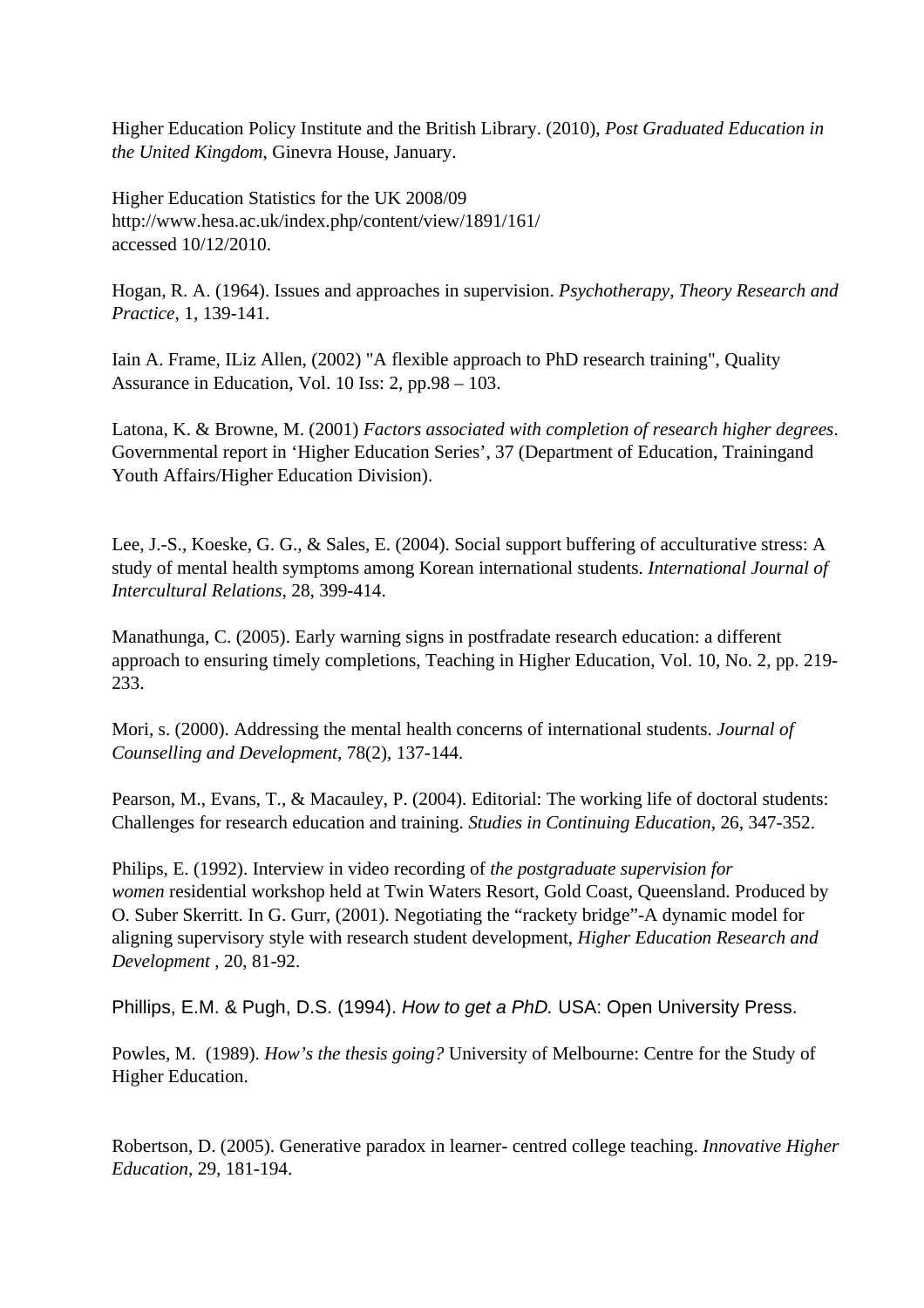Russel, J., Rosenthal, D., & Thomson, G. (2009). The international student experience: three styles of adaptation, *Higher Education*, 60, 235-249.

Sandhu, D. S., & Asrabadi, B. R. (1994). Development of an acculturative stress scale for international students: Preliminary findings. Psychological Reports, 75, 435-448.

Seagram, B., Gould, J., & Pyke, S. (1998). An investigation of gender and other variables on time to completion of doctoral degrees. *Research in Higher Education*, 39, pp. 319-335.

Stoltenberg, C. (1981). Approaching supervision from a developmental perspective: The counsellor complexity model, *Journal of Counselling Psychology*, 28, 59-65.

Taylor, S. (2006). *Developing and rewarding excellence in research supervision*, HEA Annual conference, 5th July.

Thomas, K., & Althen, G. (1989) Counseling foreign students. In P. B. Pederson, J. G Draguns, W. J. Conner, & J. E. Trimble (Eds.), *Counseling across cultures* (3rd ed., pp. 205-241). Honolulu: University of Hawaii Press.

UK GRAD (2004) What Do PhDs Do?: 2004 analysis of First Destinations for PhD Graduates. UK GRAD, http://www.vitae.ac.uk/cms/files/UKGRAD-WDPD-regional-Sep-2005.pdf [ accessed 23 February 2011].

Vilkinas, T. (2002). The Ph.D. process: The supervisor as manager, *Education and Training*, 44, 129-137.

Vilkinas, T. (2005). The supervisor role as a manager of the Ph.D. journey. In P. Green (Ed.), *Supervising postgraduate research: Contests and processes, theories and practices* (pp. 163-177). Melbourne, Australia: RMIT University Press.

Vilkinas, T. (2008), An Exploratory Study of the Supervision of Ph.D, Research Students' Theses, *Innov High Educ*, 32: 297-311

Vilkinas, T., & cartan, G. (2001). The behavioural control room for managers: the integrator role. *Leadership and Organisation Development Journal*, 22(4), 175-185.

Vilkinas, T., & cartan, G. (2006). The integrated competing values framework: Its spatial configuration. *Journal of Management Development*, 25, 505-521.

Ward, C., Bochner, S., & Furnahm, A. (2001). *The psychology of culture shock*. London: Routledge.

Wright, T., & Cochrane, R. (2002). Factors influencing successful submission of Ph.D. thesis. *Studies in Higher Education*, 25, pp. 182-195.

Young, P. (2009) The loneliness of the long distance doctoral student: a personal reflection on